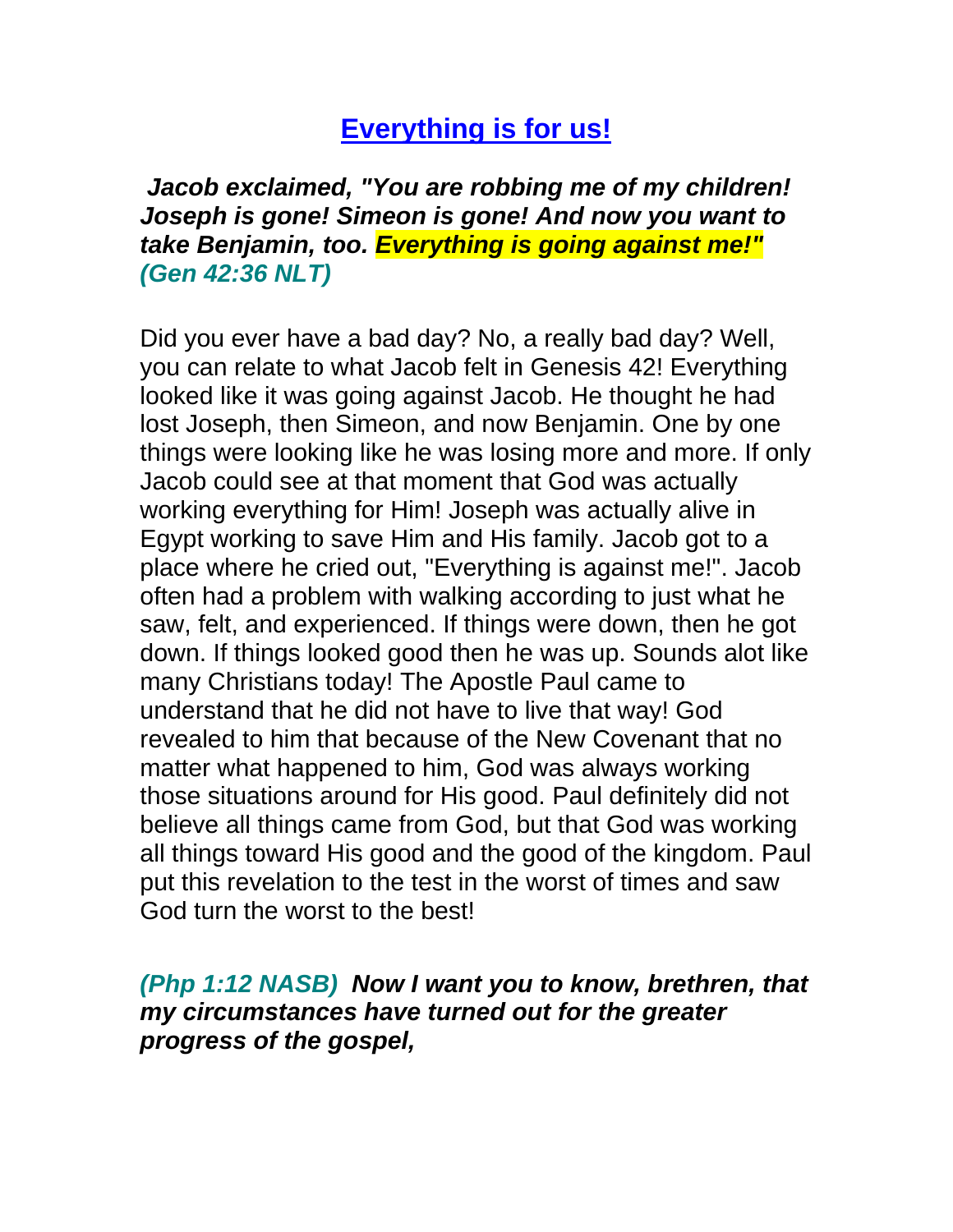In Philippians we see that Paul was in prison. He did not get there because he deserved it, but because he was preaching the gospel of Jesus Christ. Many at that point would not be able to see God at work but Paul did! Paul said that he believed that his bad circumstances instead of destroying him was actually working for him. He said that his bad circumstances which was against him actually turned around and was working for him and making new progress for the gospel. Although Paul was in chains for the gospel his message was not chained. There were soldiers chained to him which gave him opportunity to preach to them. Everytime he got a new soldier he preached to him. He was getting the praetorium gaurd saved! This was not just soldiers but elite and very influential soldiers. These were the personal soldiers of the emperor. These soldiers were getting their family saved and even some of the family of the emperor! Instead of seeing his imprisonment has a bad circumstance Paul chose to see it as a good opportunity and trusted God. The bad things Satan sent to dominate Him and beat him down actually turned around and started to work for him. The words "greater progress" in this verse is the one Greek word which is the word "*proskope*"- which comes from pro- before and kopto- to cut. This word was used of advance wood cutters in front of the Roman army. When the Roman army would travel through densly forested areas they sent ahead of them an advance troop of wood cutters that would cut a path through the woods for the army so that they could make advancement. Paul did not see his circumstances as a undefeatable obstacle but as a advance troop of wood cutters blazing a new trail that had not existed before. Moses came to such a place and God opened up a new trail through the Red sea! Paul saw that his circumstances actually was making an opportunity to preach he would have never had if he was not there. Our unique problems will always provide unique opportunities to us if we